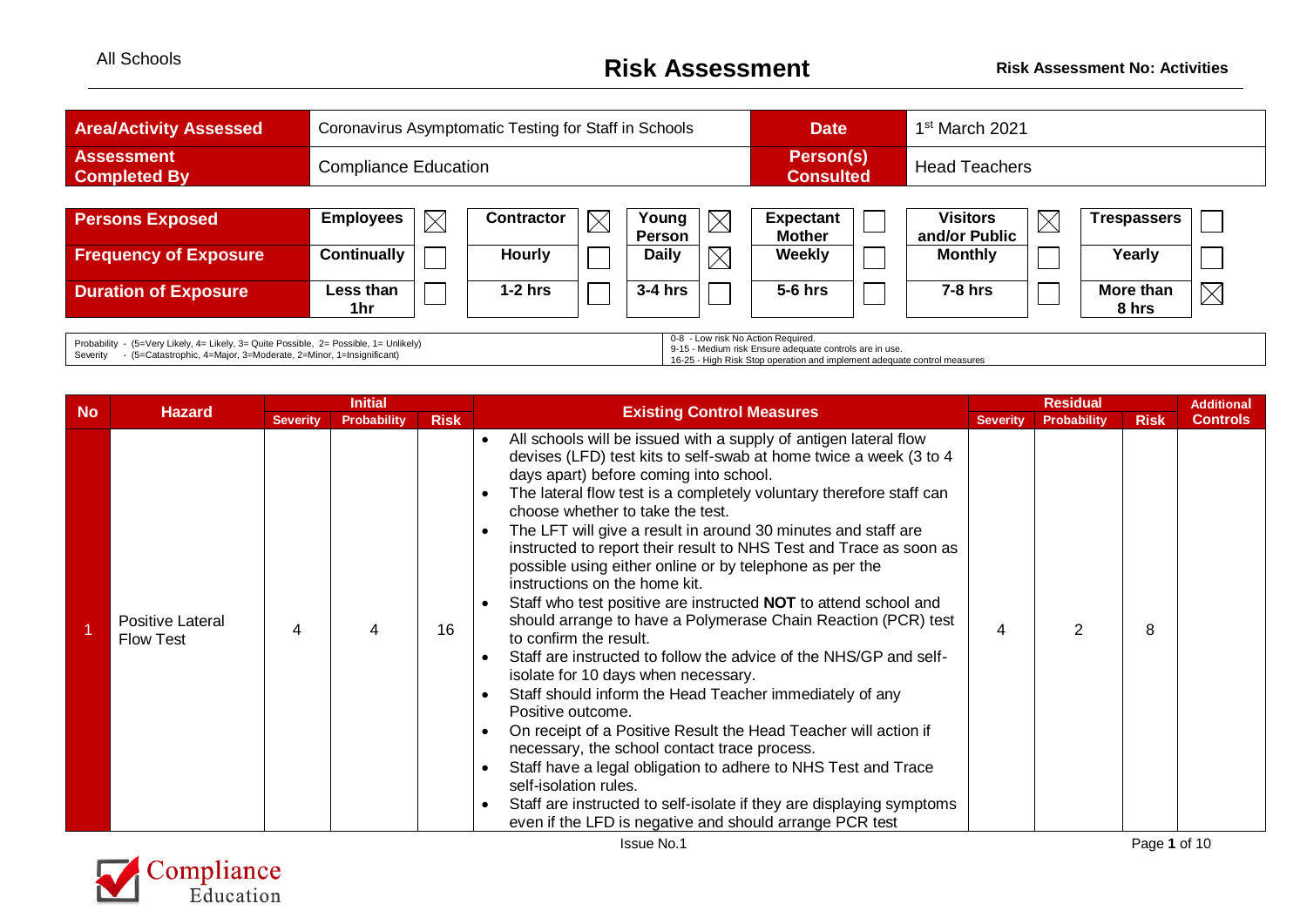| <b>No</b>      | <b>Hazard</b>                                      | <b>Severity</b> | <b>Initial</b><br><b>Probability</b> | <b>Risk</b> | <b>Existing Control Measures</b>                                                                                                                                                                                                                                                                                                                                                                                                                                                                                                                                                                                                                                                                                                                                                                                                                                                                                                                                                                                                                         | <b>Severity</b> | <b>Residual</b><br><b>Probability</b> | <b>Risk</b> | <b>Additional</b><br><b>Controls</b> |
|----------------|----------------------------------------------------|-----------------|--------------------------------------|-------------|----------------------------------------------------------------------------------------------------------------------------------------------------------------------------------------------------------------------------------------------------------------------------------------------------------------------------------------------------------------------------------------------------------------------------------------------------------------------------------------------------------------------------------------------------------------------------------------------------------------------------------------------------------------------------------------------------------------------------------------------------------------------------------------------------------------------------------------------------------------------------------------------------------------------------------------------------------------------------------------------------------------------------------------------------------|-----------------|---------------------------------------|-------------|--------------------------------------|
| $\overline{2}$ | Taking delivery of<br>the test kits and<br>storage | 4               | 3                                    | 12          | Schools are advised to record the LOT number(s) of the test kits<br>delivered.<br>If you have not received your test kits or they have been<br>damaged in transit, the school should call the DfE Coronavirus<br>helpline number 0800 046 8687.<br>All test kits MUST be stored securely to prevent unauthorised<br>access.<br>Test kits should be stored in an internal, dry store in<br>temperatures between 2 and 30°C<br>Staff coordinating and handling the test kits should wear PPE<br>(face covering)                                                                                                                                                                                                                                                                                                                                                                                                                                                                                                                                            | $\overline{4}$  | $\overline{ }$                        | 4           |                                      |
| 3              | Designated roles                                   | 3               | 3                                    | 9           | <b>COVID Coordinator responsibilities</b><br>Communication with stakeholders<br>Ensure staff are using the right instructions and that they sign for<br>the test kits using the 'Test Kit Log'.<br>Reporting incidents and carry out risk management.<br>Storing and reporting any required data<br>Reorder tests when required (advice on how to will follow)<br>Registration Assistant responsibilities (can be the same person)<br>Distributing the correct number of test kits to staff and managing<br>the schedule for the distribution of the next sets of kits<br>Inputting test results from staff into your school's register<br>Sending reminders to participants to communicate their results<br>$\bullet$<br>online and to the school.<br>Respond to staff questions.<br>Working with the COVID Coordinator to manage the stock of kits.<br>NOTE: PPE (face covering) must be worn and distance 2 metres<br>maintained when giving out the test kits<br><b>IMPORTANT:</b> A Step-by-Step Guide is included in each box or LFD<br>test kits. | 3               | 1                                     | 3           |                                      |

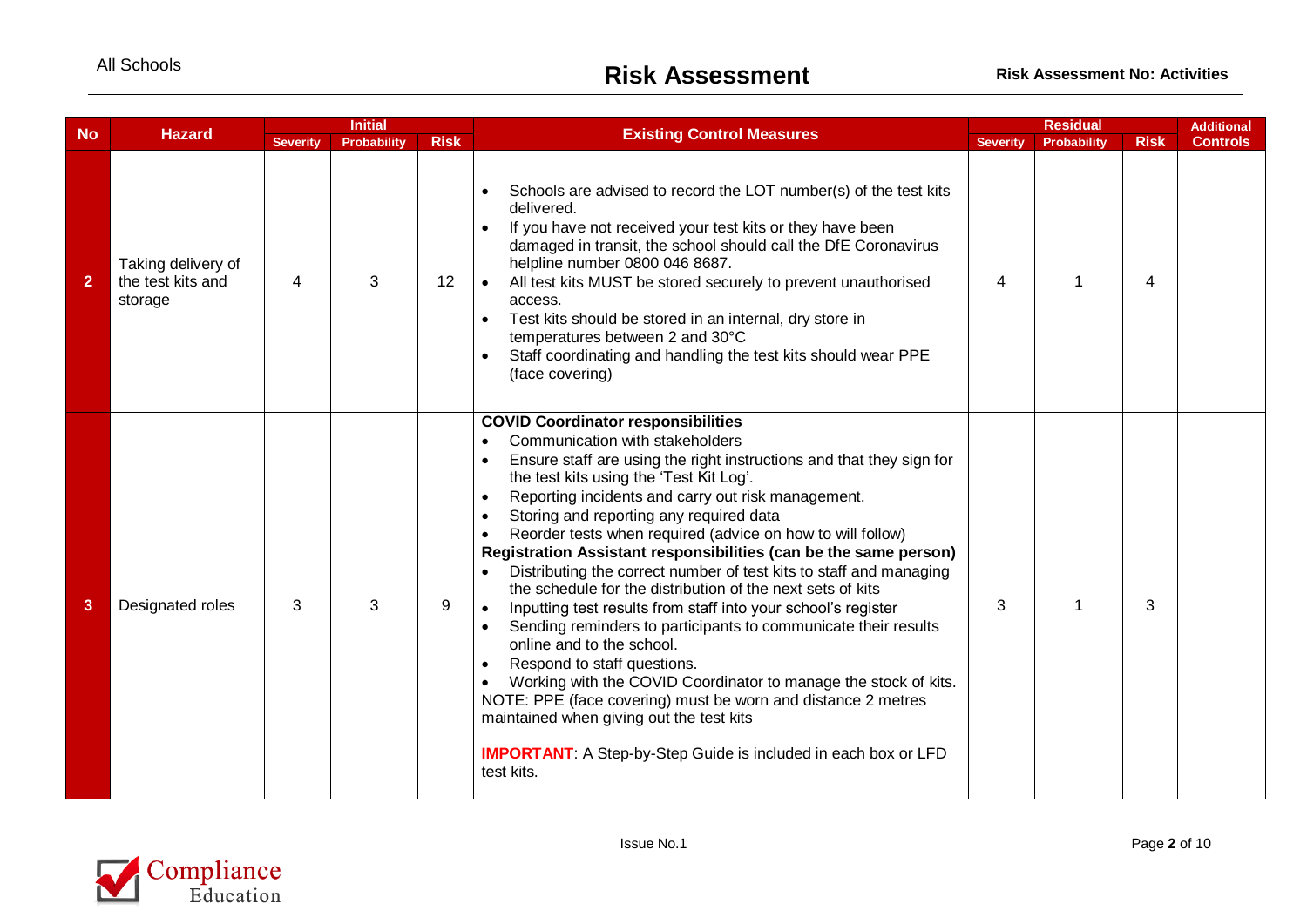|   |                   |   |   |         | How to carry out a test                                                                                                                        |   |                |   |  |
|---|-------------------|---|---|---------|------------------------------------------------------------------------------------------------------------------------------------------------|---|----------------|---|--|
|   |                   |   |   |         | • The kit should be used at room temperature (15 to $30^{\circ}$ C) if the kit                                                                 |   |                |   |  |
|   |                   |   |   |         | has been stored in a cool area less than 15°C leave at room                                                                                    |   |                |   |  |
|   |                   |   |   |         | temperature for 30 minutes before using.                                                                                                       |   |                |   |  |
|   |                   |   |   |         | Take the test strip out of the sealed packaging and place onto a                                                                               |   |                |   |  |
|   |                   |   |   |         | cleaned flat surface. Once opened start the test within 30<br>minutes.                                                                         |   |                |   |  |
|   |                   |   |   |         | Carefully twist or snap open the sachet.                                                                                                       |   |                |   |  |
|   |                   |   |   |         | Open the extraction tube and gently squeeze all of the liquid from                                                                             |   |                |   |  |
|   |                   |   |   |         | the buffer sachet into the tube.                                                                                                               |   |                |   |  |
|   |                   |   |   |         | Place the filled tube in the extraction tube holder (attached inside                                                                           |   |                |   |  |
|   |                   |   |   |         | the box) to avoid spilling the liquid.                                                                                                         |   |                |   |  |
|   |                   |   |   |         | Gently blow your nose into a tissue and throw the tissue away in                                                                               |   |                |   |  |
|   |                   |   |   |         | a closed bin.                                                                                                                                  |   |                |   |  |
|   |                   |   |   |         | Wash your hands thoroughly for 20 seconds using soap and                                                                                       |   |                |   |  |
|   |                   |   |   |         | warm water (or use hand sanitiser)                                                                                                             |   |                |   |  |
|   |                   |   |   |         | Find the swab in the sealed wrapped in front of you.                                                                                           |   |                |   |  |
|   | Carrying out the  |   |   |         | Peel open the swab package only when you are ready to use and<br>gently take out the swap                                                      |   |                |   |  |
| 4 | test incorrectly. | 4 | 3 | $12 \,$ | Holding the swab between your fingers. Open your mouth wide                                                                                    | 4 | $\overline{2}$ | 8 |  |
|   |                   |   |   |         | and rub the fabric tip of the swab over both tonsils (or where they                                                                            |   |                |   |  |
|   |                   |   |   |         | would have been) Do this with firm contact for 4 minutes on each                                                                               |   |                |   |  |
|   |                   |   |   |         | side                                                                                                                                           |   |                |   |  |
|   |                   |   |   |         | Put the fabric tip of the same swab gently into 1 nostril until you                                                                            |   |                |   |  |
|   |                   |   |   |         | feel slight resistance. Roll the swab firmly around the inside of                                                                              |   |                |   |  |
|   |                   |   |   |         | the nostril making 10 complete circles.                                                                                                        |   |                |   |  |
|   |                   |   |   |         | Pick up the extraction tube and place the fabric tip of the swab                                                                               |   |                |   |  |
|   |                   |   |   |         | into the extraction tube so it is in the liquid. Press the lid against<br>the edge of the extraction tube with force, while rotating it around |   |                |   |  |
|   |                   |   |   |         | the extraction tube for 15 seconds. This is to transfer your                                                                                   |   |                |   |  |
|   |                   |   |   |         | sample into the liquid.                                                                                                                        |   |                |   |  |
|   |                   |   |   |         | Pinch the extraction tube against the swab as you remove it.                                                                                   |   |                |   |  |
|   |                   |   |   |         | Make sure you remove all the liquid from the soft tip of the swab.                                                                             |   |                |   |  |
|   |                   |   |   |         | Place the swab into the plastic waste bag provided.                                                                                            |   |                |   |  |
|   |                   |   |   |         | Press the cap tightly onto the extraction tube to avoid any leaks.                                                                             |   |                |   |  |
|   |                   |   |   |         | Gently squeeze the extraction tube to place 2 drops of the liquid                                                                              |   |                |   |  |
|   |                   |   |   |         | onto the specimen well (S) on the test strip. Place the extraction                                                                             |   |                |   |  |
|   |                   |   |   |         | tube in the plastic waste bag along with the swab.                                                                                             |   |                |   |  |

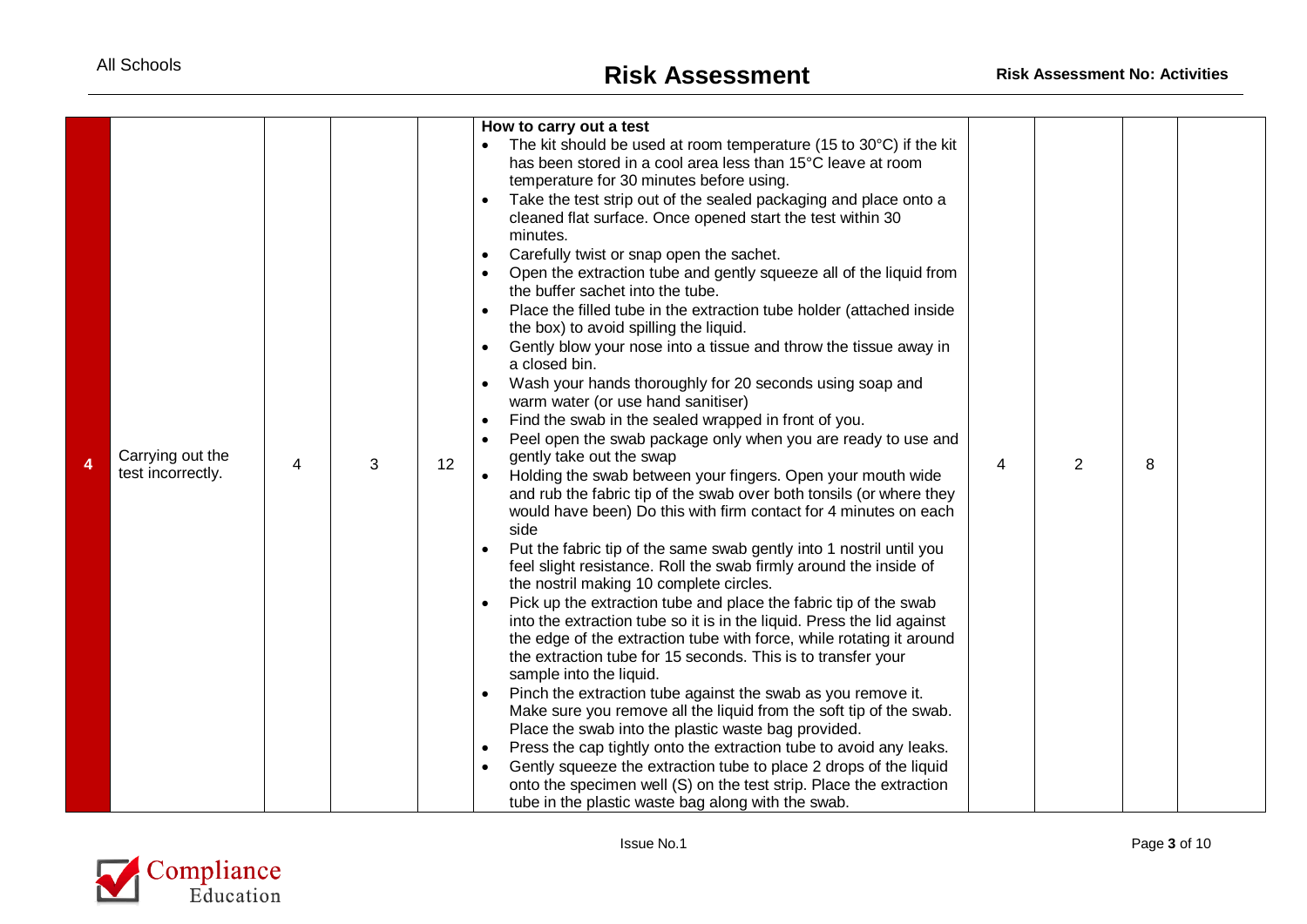| <b>No</b>      |                                         | <b>Initial</b>  |                    |             | <b>Existing Control Measures</b>                                                                                                                                                                                                                                                                                                                                                                                                                                                                                                                                                                                                                                                                                                                                                                                                                                                                                                      |   | <b>Residual</b><br><b>Severity</b> |             |                 |  |
|----------------|-----------------------------------------|-----------------|--------------------|-------------|---------------------------------------------------------------------------------------------------------------------------------------------------------------------------------------------------------------------------------------------------------------------------------------------------------------------------------------------------------------------------------------------------------------------------------------------------------------------------------------------------------------------------------------------------------------------------------------------------------------------------------------------------------------------------------------------------------------------------------------------------------------------------------------------------------------------------------------------------------------------------------------------------------------------------------------|---|------------------------------------|-------------|-----------------|--|
|                | <b>Hazard</b>                           | <b>Severity</b> | <b>Probability</b> | <b>Risk</b> |                                                                                                                                                                                                                                                                                                                                                                                                                                                                                                                                                                                                                                                                                                                                                                                                                                                                                                                                       |   | <b>Probability</b>                 | <b>Risk</b> | <b>Controls</b> |  |
|                |                                         |                 |                    |             | Check the time and set a timer if you have one. Wait 30 minutes<br>$\bullet$<br>before you read your result.<br>Negative Result 1 line next to C<br>$\bullet$<br>Positive Result Two lines one next to C and the other next to T<br>(Two faint lines should be treated as a positive result)<br>Void Result 1 line next to T                                                                                                                                                                                                                                                                                                                                                                                                                                                                                                                                                                                                          |   |                                    |             |                 |  |
| 5 <sup>5</sup> | Staff failing to<br>report test results | 4               |                    | 16          | Staff are made aware of the importance of reporting all test<br>results both to the NHS and the School.<br>The School has a robust procedure in place which will be<br>$\bullet$<br>activated immediately when informed of a Positive result.<br>The COVID Coordinator/ Registration Assistant are responsible<br>for ensuring all kits that are issued are recorded (Name of school,<br>Name of person issuing the test kit, Date of issue, Lot Number of<br>test kit, A copy of the new guide has been issued, Name of<br>person using the kit)<br>Each member of staff taking the test is responsible for reporting<br>their results online to the NHS Test and Trace or by calling 119<br>(England and Wales). They must do this even if the result is<br>negative or void.<br>As well as reporting your result to the NHS. Staff also have a<br>responsibility to inform their Head Teacher immediately of a<br>Positive result. | 4 | $\mathcal{P}$                      | 8           |                 |  |
| 6              | Poor uptake                             | 4               | ⊿                  | 16          | The Head Teacher will encourage their staff to take the test as<br>part of the ongoing campaign to open the school whilst<br>maintaining a COVID secure and safe environment for both<br>children and staff.<br>The lateral flow test is a completely voluntary therefore staff can<br>choose whether to take the test.<br>To preserve the privacy rights of staff not wishing to take part in<br>the LFD test program a confidential record will be kept so that<br>they are removed from the distribution list.                                                                                                                                                                                                                                                                                                                                                                                                                     | 4 | $\overline{2}$                     | 8           |                 |  |

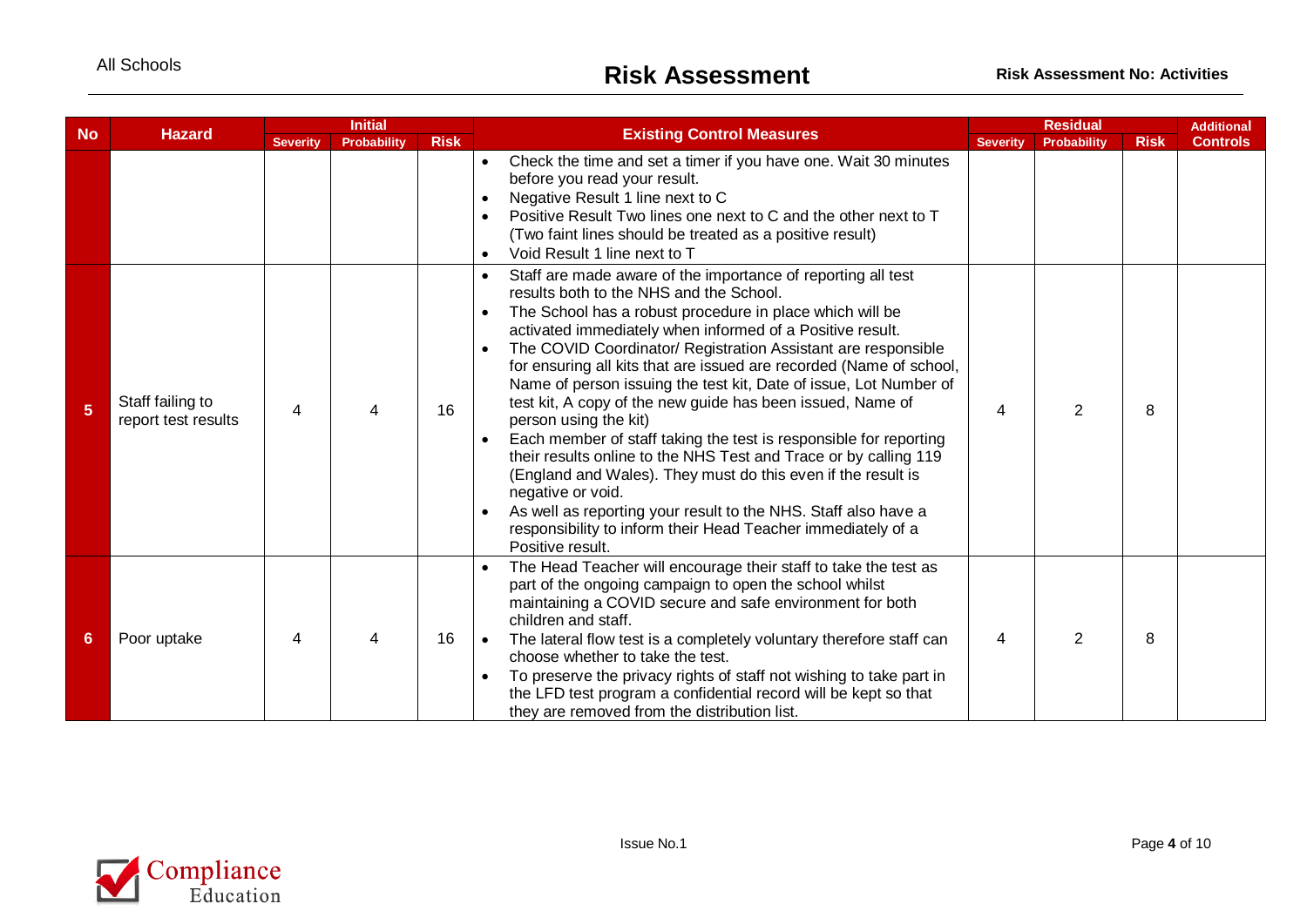|           |               | <b>Initial</b><br><b>Existing Control Measures</b><br><b>Hazard</b> |                                   |                 |                                                                                                                                                                                                                                                                                                                                                                                                                                                                                                                                                                                                                                                                                                                                                                                                                                                                                                                                                                                       |   |                    | <b>Residual</b> |                 |  | <b>Additional</b> |
|-----------|---------------|---------------------------------------------------------------------|-----------------------------------|-----------------|---------------------------------------------------------------------------------------------------------------------------------------------------------------------------------------------------------------------------------------------------------------------------------------------------------------------------------------------------------------------------------------------------------------------------------------------------------------------------------------------------------------------------------------------------------------------------------------------------------------------------------------------------------------------------------------------------------------------------------------------------------------------------------------------------------------------------------------------------------------------------------------------------------------------------------------------------------------------------------------|---|--------------------|-----------------|-----------------|--|-------------------|
| <b>No</b> |               | <b>Severity</b>                                                     | <b>Risk</b><br><b>Probability</b> |                 |                                                                                                                                                                                                                                                                                                                                                                                                                                                                                                                                                                                                                                                                                                                                                                                                                                                                                                                                                                                       |   | <b>Probability</b> | <b>Risk</b>     | <b>Controls</b> |  |                   |
|           | Communication | 4                                                                   | 3                                 | 12 <sup>°</sup> | Staff will be told:<br>What the rapid test is and how to use it (video is available on the<br>document sharing platform)<br>They must read the Participation and Data Protection 'Privacy<br>Notice' before taking receipt of the test kit (template found on the<br>document sharing platform).<br>Who the nominated COVID Coordinator and Registration<br>$\bullet$<br>Assistance are within the school?<br>The importance of signing for the test 'register' and recording the<br>lot number on the box against their name.<br>How and where they can collect their test<br>How to report their results using the 'Reporting your test results<br>online' and notifying the school.<br><b>Handouts 'Guide' and Training</b><br>Legally each member of staff should receive a Guide on how to<br>carry out the test.<br>All staff have access to the online training video.<br>Further information on how to complete the test is attached to the<br>bottom of this risk assessment | 4 |                    | 8               |                 |  |                   |

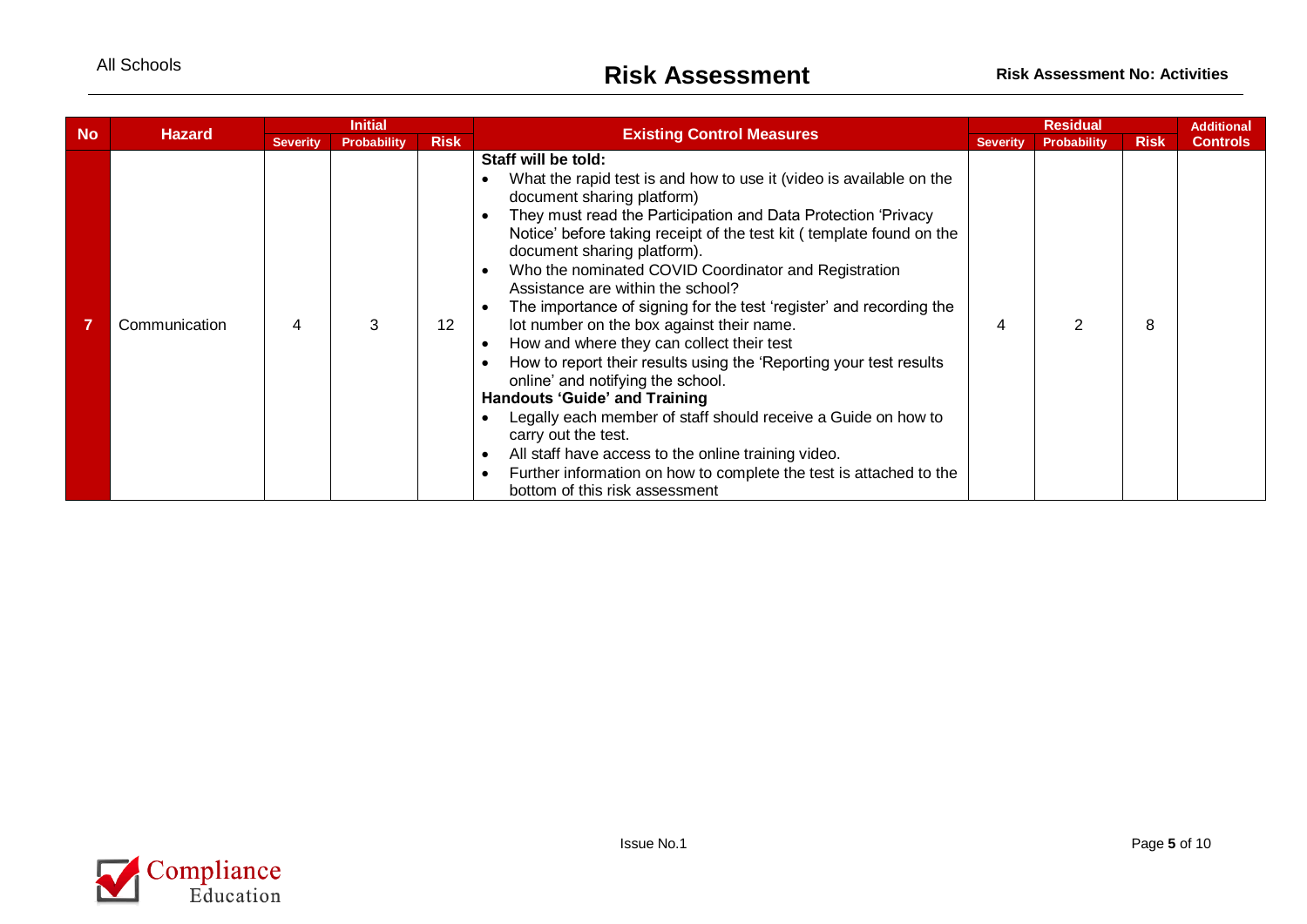|           | <b>ACTION ARISING FROM RISK ASSESSMENT</b> |                         |                           |                    |                                 |  |  |  |  |  |  |  |  |  |
|-----------|--------------------------------------------|-------------------------|---------------------------|--------------------|---------------------------------|--|--|--|--|--|--|--|--|--|
| <b>No</b> | <b>Risk</b><br>Rating                      | <b>Action Required:</b> | Person (s)<br>Responsible | <b>Target Date</b> | <b>Date</b><br><b>Completed</b> |  |  |  |  |  |  |  |  |  |
|           |                                            |                         |                           |                    |                                 |  |  |  |  |  |  |  |  |  |
|           |                                            |                         |                           |                    |                                 |  |  |  |  |  |  |  |  |  |

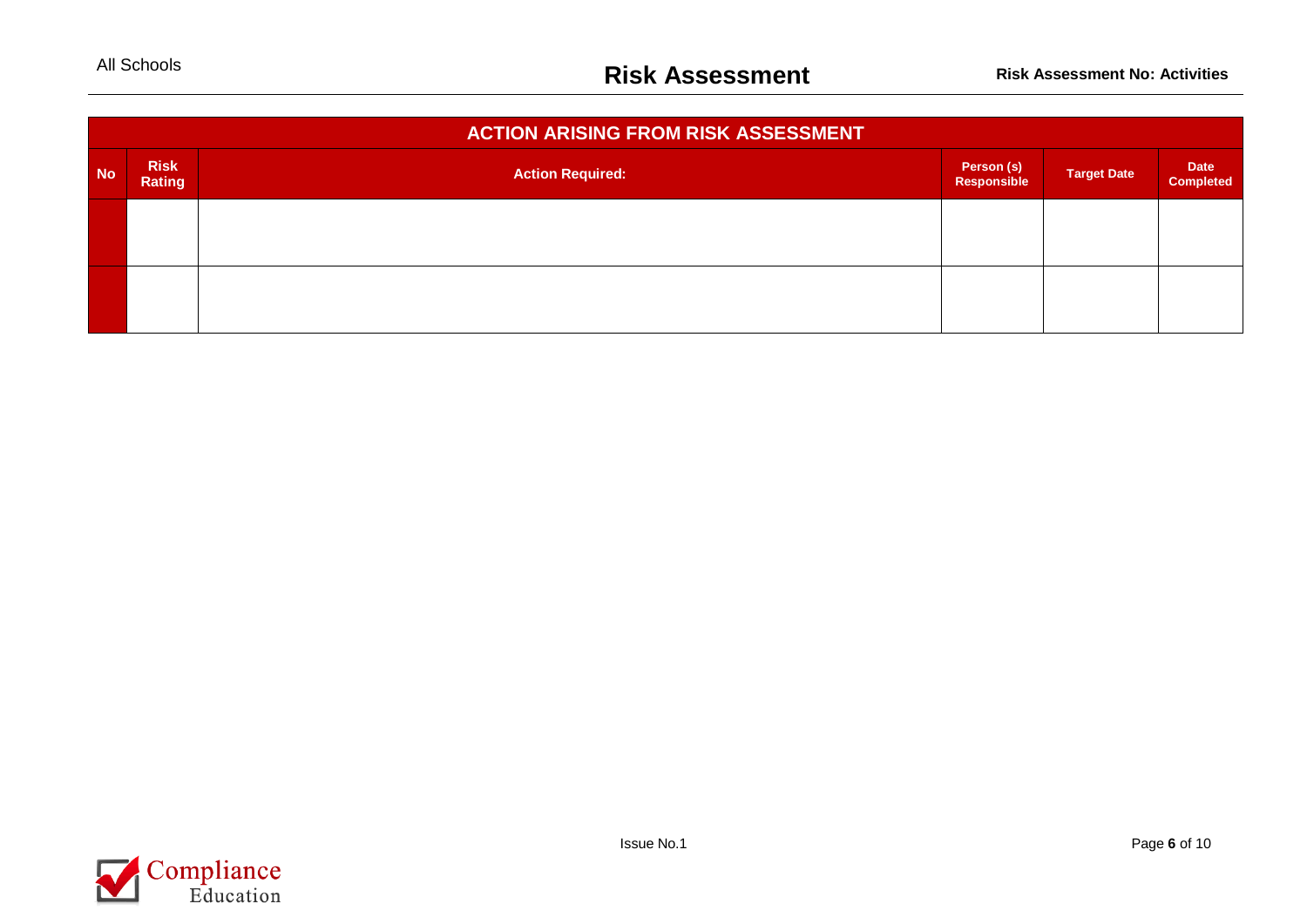

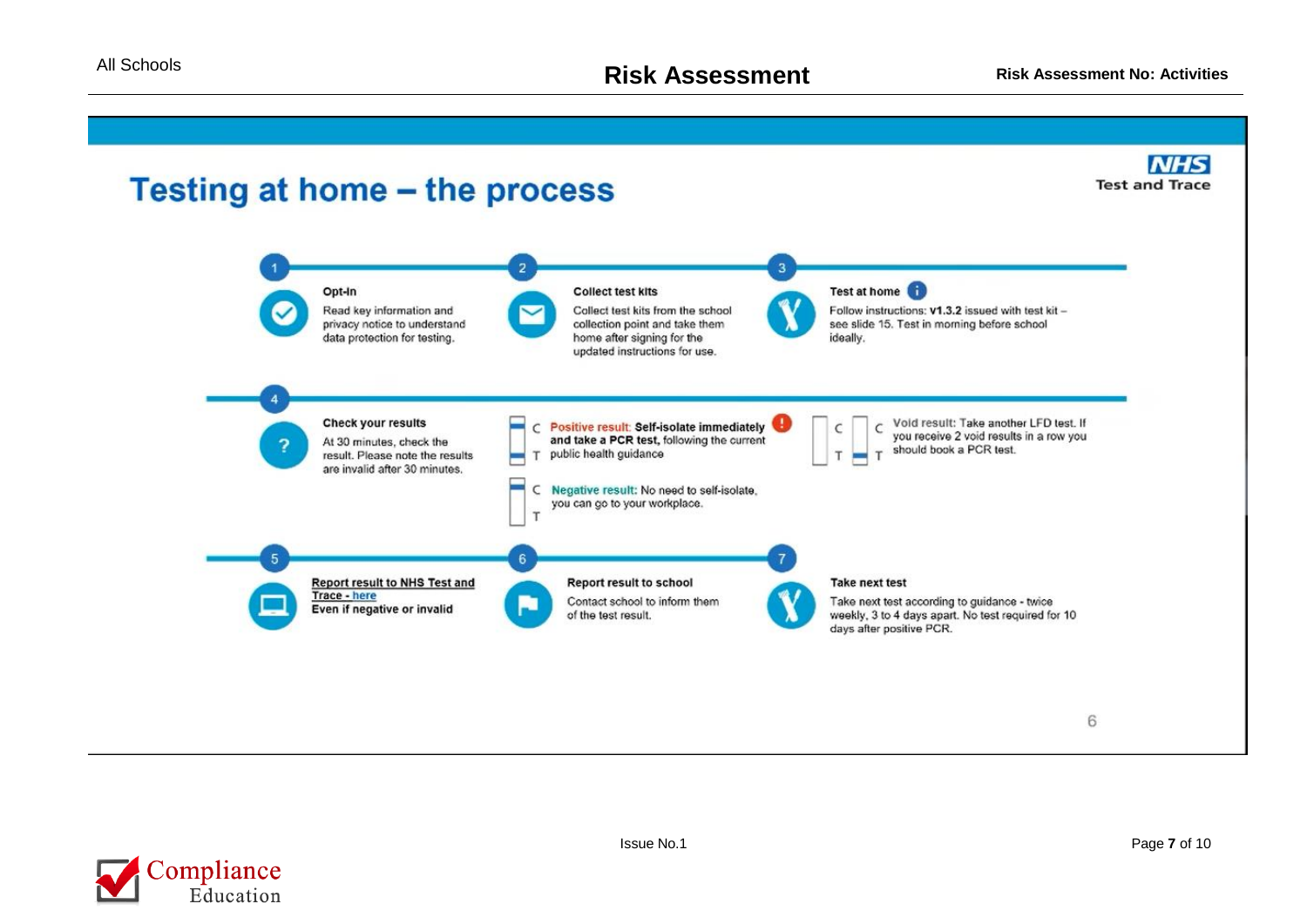

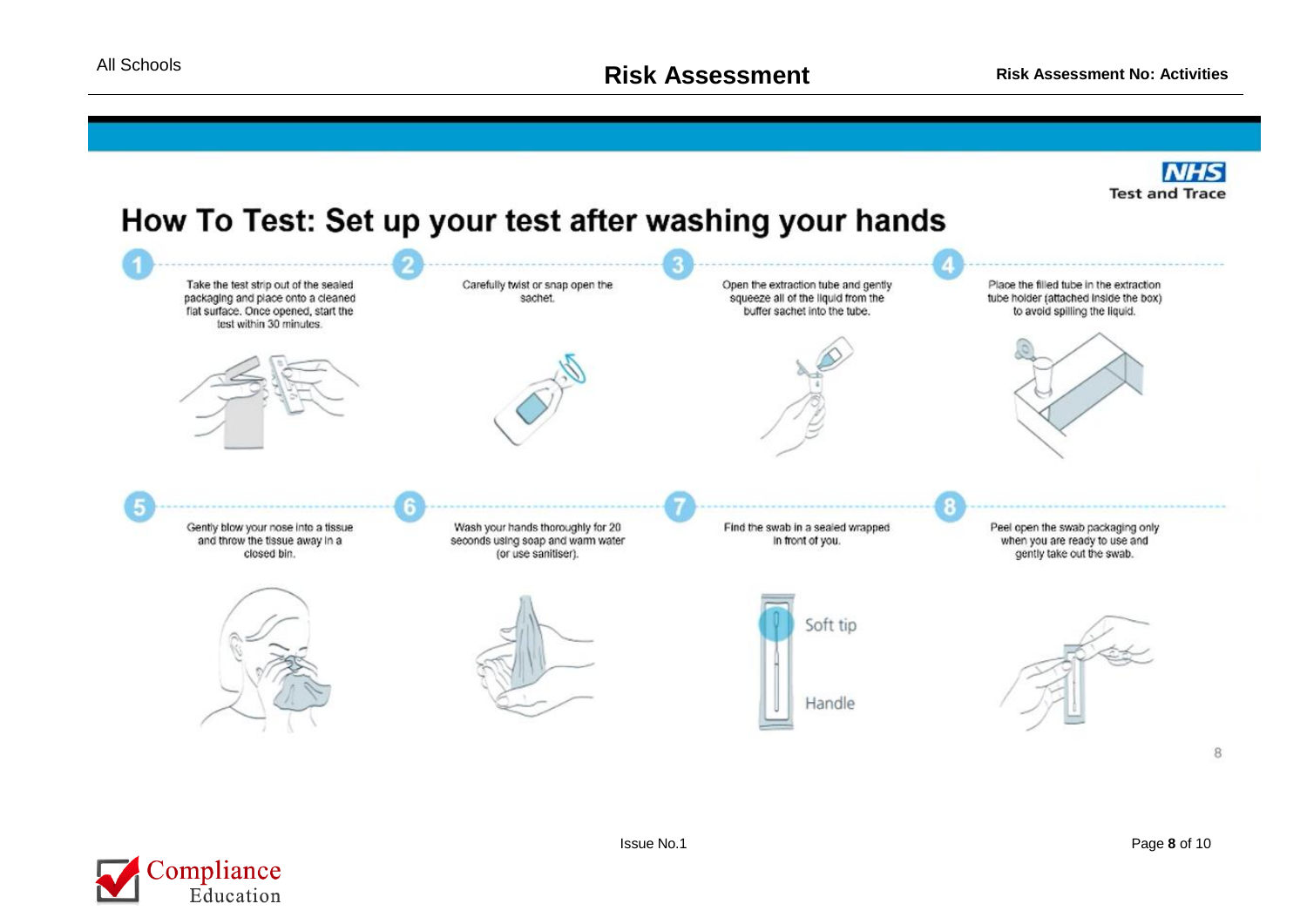